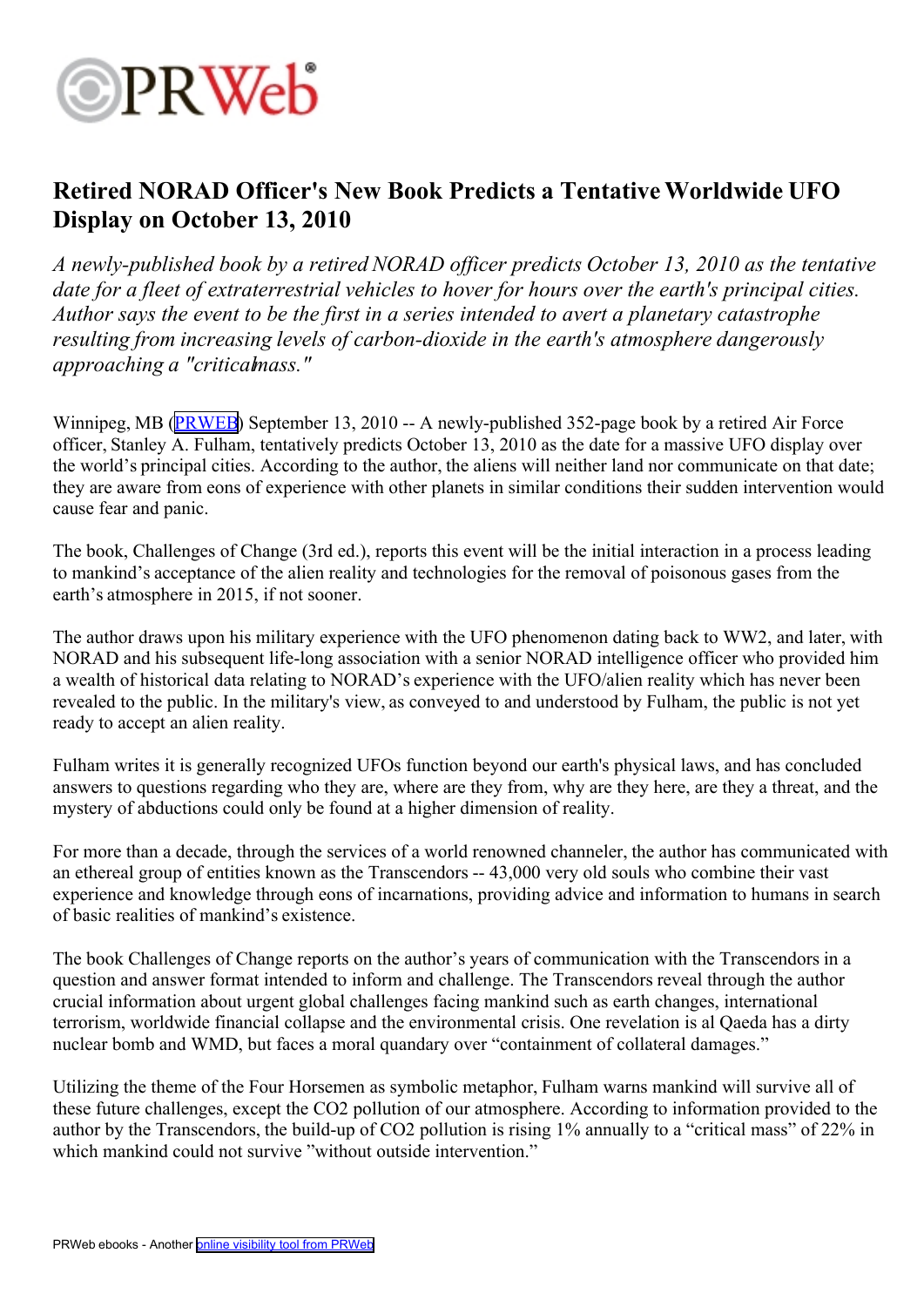

According to Fulham, the Transcendors state they have borne witness to countless thousands of alien civilizations who polluted their planets to total extinction where not <sup>a</sup> single being, animal or plant survived. They urgently warn planet earth is presently on the same self-destructive path. Fulham reports the aliens are well aware of our environmental crisis, and have benevolently decided to rescue mankind in this vast universal drama.

Fulham has been in contact with <sup>a</sup> distinguished foreign ambassador who read the book with grea<sup>t</sup> interest and dispatched it to his home government, where it was translated and studied by hundreds of their top governmen<sup>t</sup> officials.

A website containing videos of the author discussing his research conclusions and other vital information has been created at: <http://sites.google.com/site/challengesofchange>

Fulham clarifies there are no absolutes; the principal of free will and choice that exits with all souls precludes all absolute realities, and the aliens may decide to postpone their intervention -- but the Transcendors confirm it will nonetheless occur in 2010. Quoting the author, the event will "occur this year, in what will surely be one of the grea<sup>t</sup> dramas of our galaxy, the introduction of their alien civilizations and technologies to mankind. We are not alone, and our world will have changed forever."

Contact: Randy Kitchur Amisk Enterprises Ltd. Spokesman for Mr. Fulham Website: <http://sites.google.com/site/challengesofchange> (204) 416-5272 (Winnipeg, Manitoba, Canada)

###